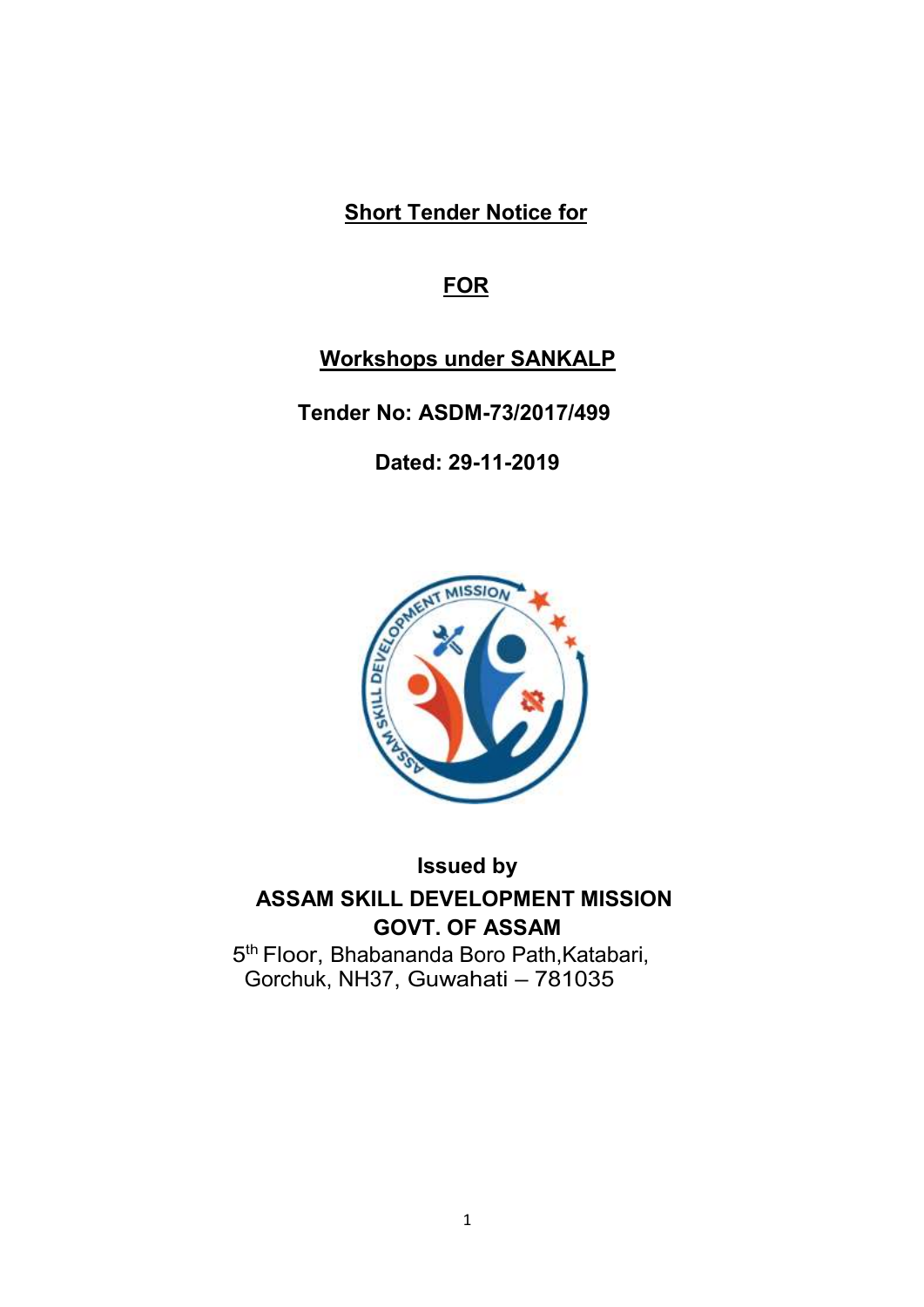#### Short Tender Notice for Selection of Agency for Conducting Workshops under SANKALP for Assam Skill Development Mission

| Tender ID NO                    | ASDM-73/2017/474 dated 28.11.2019                                                                                                                                                                                                                                                                      |
|---------------------------------|--------------------------------------------------------------------------------------------------------------------------------------------------------------------------------------------------------------------------------------------------------------------------------------------------------|
| Tender on                       | <b>Short Tender Notice for Selection of Agency for</b><br><b>Conducting Workshops under SANKALP for Assam Skill</b><br><b>Development Mission</b>                                                                                                                                                      |
| Issued by                       | Assam Skill Development Mission                                                                                                                                                                                                                                                                        |
| <b>Issue Date</b>               | 29th November 2019                                                                                                                                                                                                                                                                                     |
| <b>Submission Last Date</b>     | 9 <sup>th</sup> December 2019                                                                                                                                                                                                                                                                          |
| <b>Selection Method</b>         | Tender will be awarded to the Bidder with highest score based                                                                                                                                                                                                                                          |
|                                 | on QCBS (evaluation Method) subject to bidder meeting the                                                                                                                                                                                                                                              |
|                                 | Pre-Qualification Criteria and Minimum Technical Qualification                                                                                                                                                                                                                                         |
|                                 | Score                                                                                                                                                                                                                                                                                                  |
| <b>Availability of Tender</b>   | Tender can be downloaded from https://assamtenders.gov.in                                                                                                                                                                                                                                              |
| Cost of tender document         | Rs 5000/- in the form of Demand Draft in favour of 'Assam Skill                                                                                                                                                                                                                                        |
| (Non-Refundable)                | Development Mission' payable at Guwahati.,                                                                                                                                                                                                                                                             |
| <b>EMD</b>                      | Rs 25000/- in the form of Demand Draft in favour of 'Assam                                                                                                                                                                                                                                             |
|                                 | Skill Development Mission' payable at Guwahati.,                                                                                                                                                                                                                                                       |
| Correspondence office           | <b>TENDER Coordinator for SANKALP Workshops</b>                                                                                                                                                                                                                                                        |
| address and contact<br>details  | Assam Skill Development Mission<br>5 <sup>th</sup> Floor Katabari, DPS Road, Garchuk<br>NH-37 Guwahati-35<br>Email-missiondirector.asdm@gmail.com<br>asdmkunal@gmail.com<br>asdmdhiraj@gmail.com<br>asdm.subhankar@gmail.com<br>dipankar.asdm@gmail.com<br>mobile no -7578007406/9886099104/8080067709 |
| Last date for Submission        | 09.12.2019 at 5 pm. Online Submission to be done on https://                                                                                                                                                                                                                                           |
|                                 | assamtenders.gov.in (both technical and financial bid). Hard                                                                                                                                                                                                                                           |
|                                 | copy (only Technical Bid along with tender fees and EMD) to be                                                                                                                                                                                                                                         |
|                                 | submitted in drop box at ASDM office.                                                                                                                                                                                                                                                                  |
| Opening of Technical Bid        | 10.12.2019 at 1 pm at ASDM office                                                                                                                                                                                                                                                                      |
| <b>Opening of Financial Bid</b> | To be announced later (Only qualified bidders will be notified                                                                                                                                                                                                                                         |
|                                 | and invited).                                                                                                                                                                                                                                                                                          |
|                                 |                                                                                                                                                                                                                                                                                                        |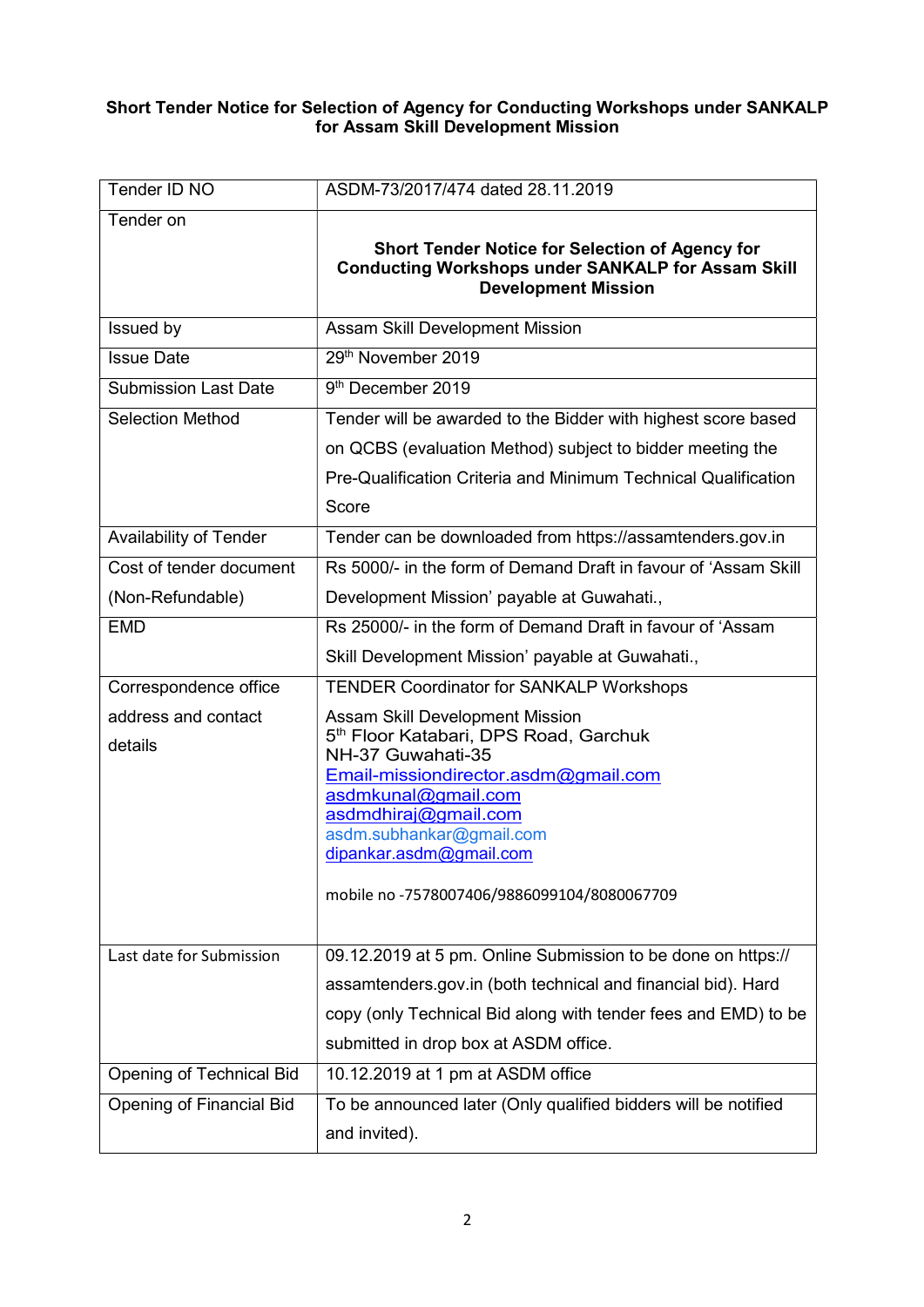TABLE OF CONTENTS

| <b>Content</b>                                           | Page No        |
|----------------------------------------------------------|----------------|
| 1. Request for Proposal Terminology                      | 4              |
| 2. Executive summary                                     | 4              |
| 3. Terms of Reference                                    | 4              |
| 4. Eligibility Criteria                                  | 5              |
| 5. TENDER Process                                        | 6              |
| 6. Instruction to Applicant                              | $\overline{7}$ |
| 7. Right to Vary Scope of work at the time of Award      | 8              |
| 8. Right to accept any Bid and to reject any or all Bids | 8              |
| 9. Notification of Award                                 | 8              |
| 10. Performance Guarantee                                | 8              |
| 11. Confidentiality of the Document                      | 8              |
| 12. Rejection Criteria                                   | 9              |
| 13. General                                              | 9              |
| 14. Arbitration                                          |                |
| 15.ANNEXURE I- UNDERTAKING                               | 11             |
| 15. Applicable Law                                       |                |
| 16. Format for POA for signing application               | 12             |
| 17. Firm overview & Application Parameters               | 14             |
| 18. Eligibility related information & relevant documents | 15             |
| 19. Format for performance guarantee                     | 17             |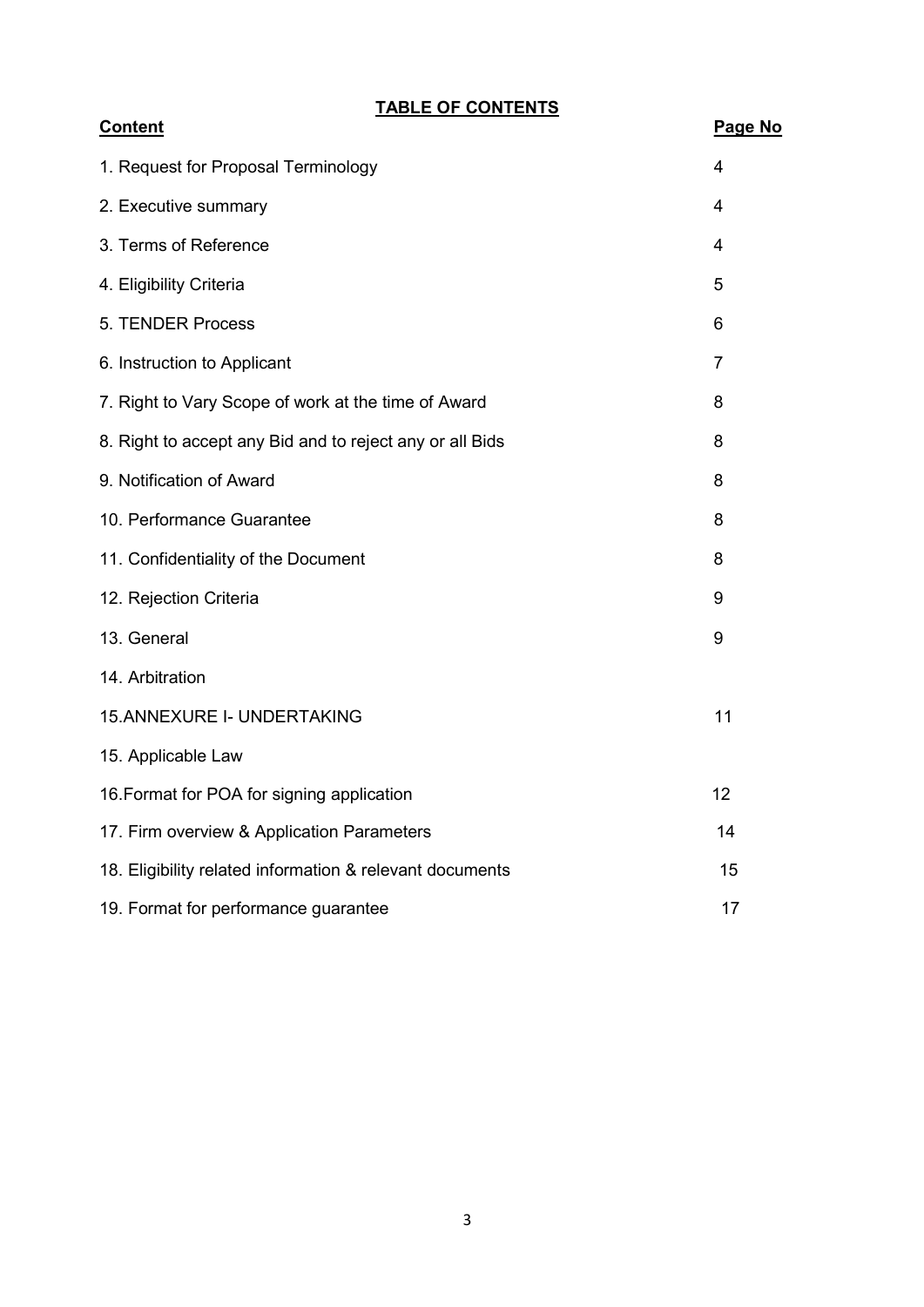# 1. REQUEST FOR PROPOSAL TERMINOLOGY

Throughout this document, the following definitions apply:

- a) "Applicant" means a party that submits, or intends to submit, a Proposal;
- b) "Work Order" means the written order resulting from this TENDER issued by the Authority;
- c) "The Authority" means the Assam Skill Development Mission Authority;
- d) "Must", or "mandatory" means a requirement that must be met in order for a Proposal to receive consideration;
- e) "Proposal" means a proposal submitted in response to this TENDER;
- f) "TENDER" means this Notice Inviting application; and
- g) "Should" or "desirable" means a requirement having a significant degree of importance to the objectives of TENDER.
- h) The tentative budget estimation is Rs 12,750,000.00 (Rupees One Crore Twenty-Seven Lacs and Fifty Thousand only).

# 2. EXECUTIVE SUMMARY

#### Background:

The Assam Skill Development Mission invites tenders from reputed Agencies (hereafter referred as 'Agencies') to undertake district Levels workshops for publicity & mobilization, for the Assam Skill Development Mission that has been initiated under SANKALP scheme. The Scope of work will have to be carried out in accordance with the specifications in a detailed Notice Inviting tender document.

#### TERMS OF REFERENCE: -

#### A) OBJECTIVE:

The objective of the assignment is to develop and execute workshops in Districts for Publicity & Mobilization for Assam Skill Development Mission under SANKALP scheme.

#### B) SCOPE OF WORK

- I. Create Awareness at block and district levels within the state of Assam.
- II. All Creative Design, printing and Installation of Billboards/ Hoardings, etc., at block & district levels within the state of Assam. The rate should be submitted of all samples as per BOQ.
- III. Mobilization/ Awareness on wheels using vehicle e.g. vans/pickup vans etc.
- IV. Event report with proper photos and videos.
- V. LED Screens/ Walls, Videography & Photography Services, Branding of Venue including Standees & Welcome Gates, Lighting, Decoration of Venue, Dias Management, construction of Temporary Pandals, Stage, arrangement of Sound equipment etc.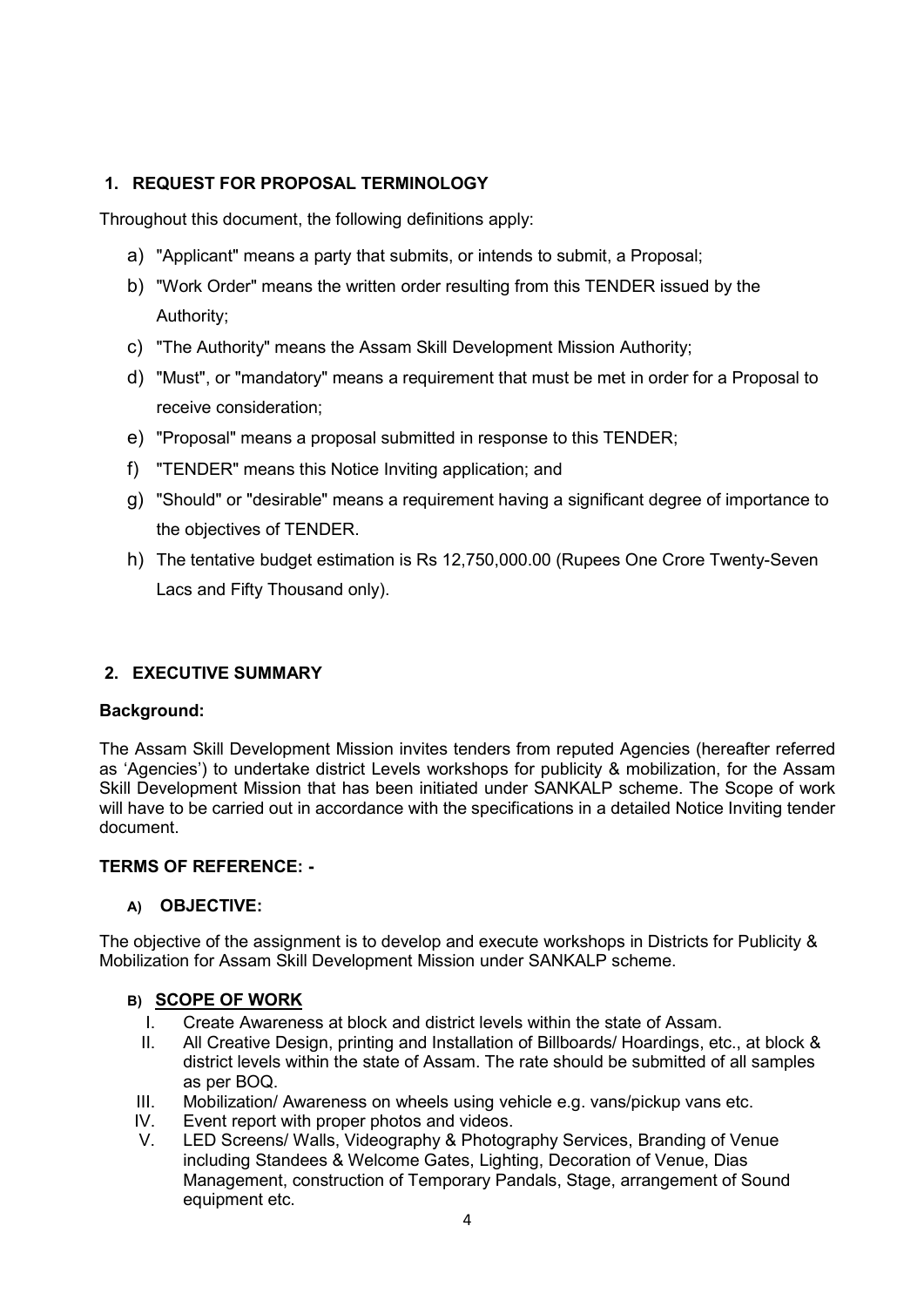- VI. Food and beverages arrangement at workshops
- VII. Workshop Kit with ASDM Logo arrangement (Bag, pen, notepad etc.).<br>VIII. Transportations and lodging of officials' /resource persons/quests/med
- Transportations and lodging of officials' /resource persons/guests/media persons during the execution of workshops.
- IX. Any other tasks as and when required during the execution of workshops.

## C) Duration of the Assignment:

The duration of the assignment will be for a period of 6 months. The assignment may be further extended depending upon satisfactory performance of Agency & requirement of ASDM. It will be extended as per the performance.

### D) Project Support:-

ASDM will provide available necessary information, data, reports and other documents required for accomplishing the objective of the assignment. However, the professionals of the agency will have to visit field operations for additional information, photographs etc.

# 3. ELIGIBILITY CRITERIA

- a. The Agency must be incorporated & registered in India, and should be in operations in Assam for minimum of 3 years.
- b. The agency should have experience of dissemination in both electronic and print media of at least three government/ public sector undertaking campaign within last 3 years
- c. The applicant should have an average annual turnover of Rs. 40 Lakh during last three financial years 2016-17, 2017-18 and 2018-19 and should have positive net worth in all the years under consideration. Certificate from a Chartered Accountant should be furnished as evidence in this regard.
- d. The agency should submit the Audited income statement with balance sheet.
- e. The registered office of the firm should be in Assam
- f. The Agency should have experience in designing of creative for print, outdoor media, print collaterals and production of TV & Radio advertisement for at least 3 years in government and public sectors.
- g. The Agency should have ability to write scripts in English, Assamese, Bengali & Bodo based on the concept provided from ASDM within shortest possible time.
- h. Work order of creative agency with minimum 5 (five) nos. government and public sector undertakings during last three financial years.
- i. The agency should have in-house qualified manpower consisting of commercial artists & graphic designers and adequate infrastructure to take up assignments on its own.
- j. The criteria that would be adopted for short listing the Agency for the next stage would be based on three parameters, namely, past experience of the firm/agency, experience and qualifications of key personnel and annual turnover/ financial strength of the firm/ agency.
- k. The Agency should not have been barred or blacklisted by any PSU/Govt Dept in doing business with them. (Please submit declaration in notarized affidavit format)
- l. The agency must have minimum 5 (five) numbers of appreciation / completion certificate from government agencies & must submit the work order.
- m. The agency must have an experience of managing event in at least 10 (Ten) districts of Assam. Work orders with supporting photos and videos to be submitted.

# The Agency must submit photocopies of the following documents:

I. Name of the Firm/ Organization/ Institute.

(Detail of the organization (including Name, Complete Address, phone No, Contact

Person, Email ID, Brief Description of the organization etc.)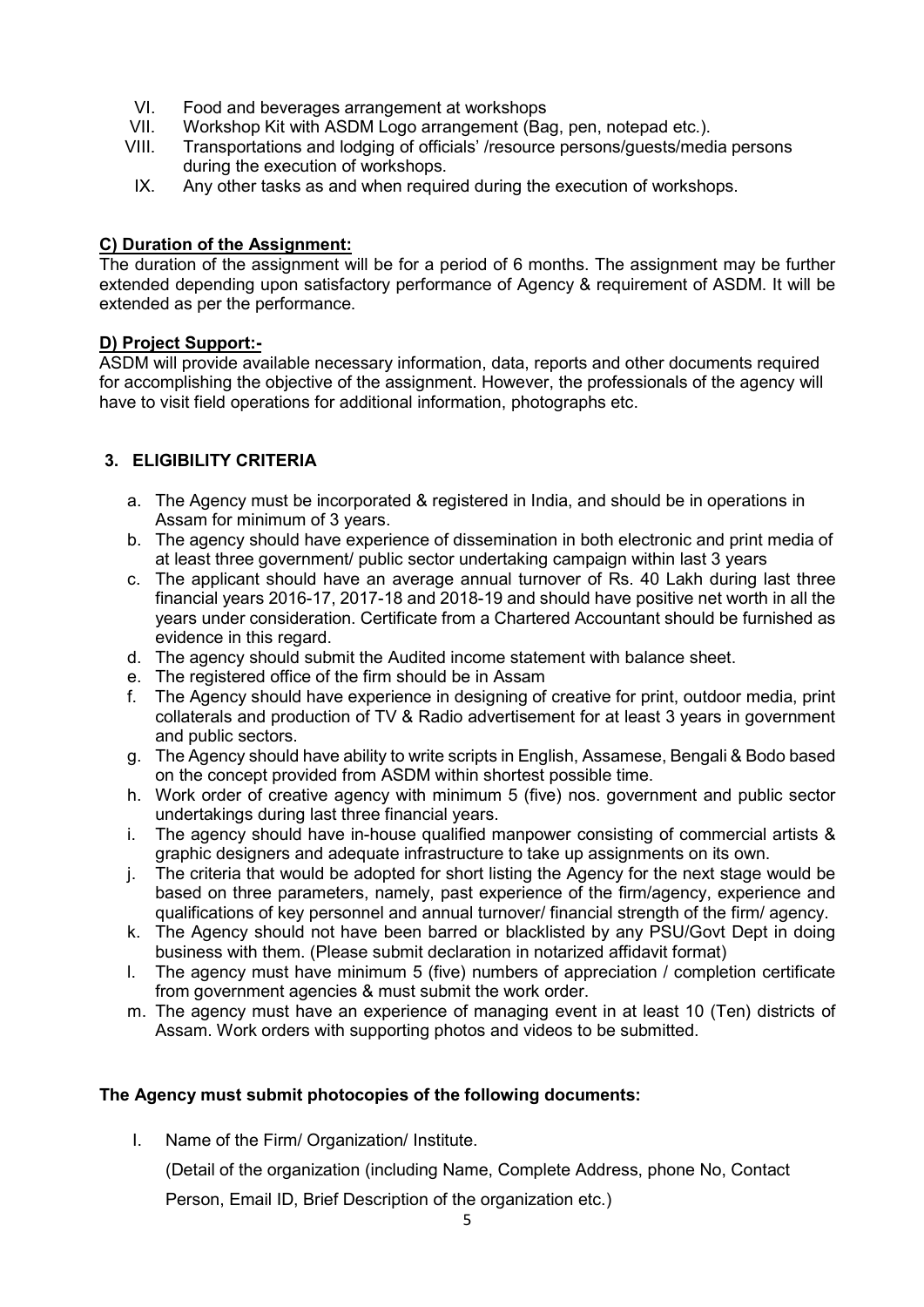- II. Copy of the registration certificate from Competent Authority.
- III. Copy of the Goods & Service Tax Registration certificate.
- IV. Copy of Income Tax PAN Card No (Photocopy of the PAN Card to be submitted).
- V. Experience of dissemination in both electronic and print media of at least 3 government/ public sector undertaking campaign during the last three (3) years. (Work order/completion certificate to be furnished).
- VI. Copy of the Annual Audited balance sheet with minimum annual turnover of INR 40 lakhs or above for the last financial years (2016-17, 2017-18, 2018-19).
- VII. All the submitted documents must be self-certified with organization seal.

### 4. TENDER PROCESS:

- i) The Authority is the Work Order issuing authority as relates to this TENDER.
- ii) This TENDER is illustrative in nature and all narrations are intended to be used by the applicant as a preliminary background explanation. This TENDER does not necessarily contain all relevant information and the Authority reserves the right to amend its requirements or the information contained in this document at any time during the TENDER process.
- iii) The Authority offer no warranties in regard to the information contained in this TENDER and shall not be liable for any loss or damage as relates to this TENDER for any applicant, potential applicant or any other third party arising as a result of reliance on this TENDER information or any subsequent communication.
- iv) If the Authority decides to select an applicant for the services, at that time a detailed Work Order will be issued to the applicant selected. This Work Order will not be made available until the selection of a successful applicant.
- v) Neither the TENDER document nor any other related document shall constitute a contract or agreement with Authority.
- vi) The Authority reserves the right to disqualify any applicant who provides information which later proves to be incorrect, or which does not supply the information required by this TENDER. The Authority will not be liable for any costs of any applicant participating in this TENDER,
- vii) The submission of a response to this TENDER by any applicant or potential applicant confirms the applicant or potential applicant's acceptance of all terms and conditions of this TENDER.
- viii) Respondents to this TENDER or their agents may not make any contact with any party employed or directly associated with the Authority as relates to this TENDER. Any query/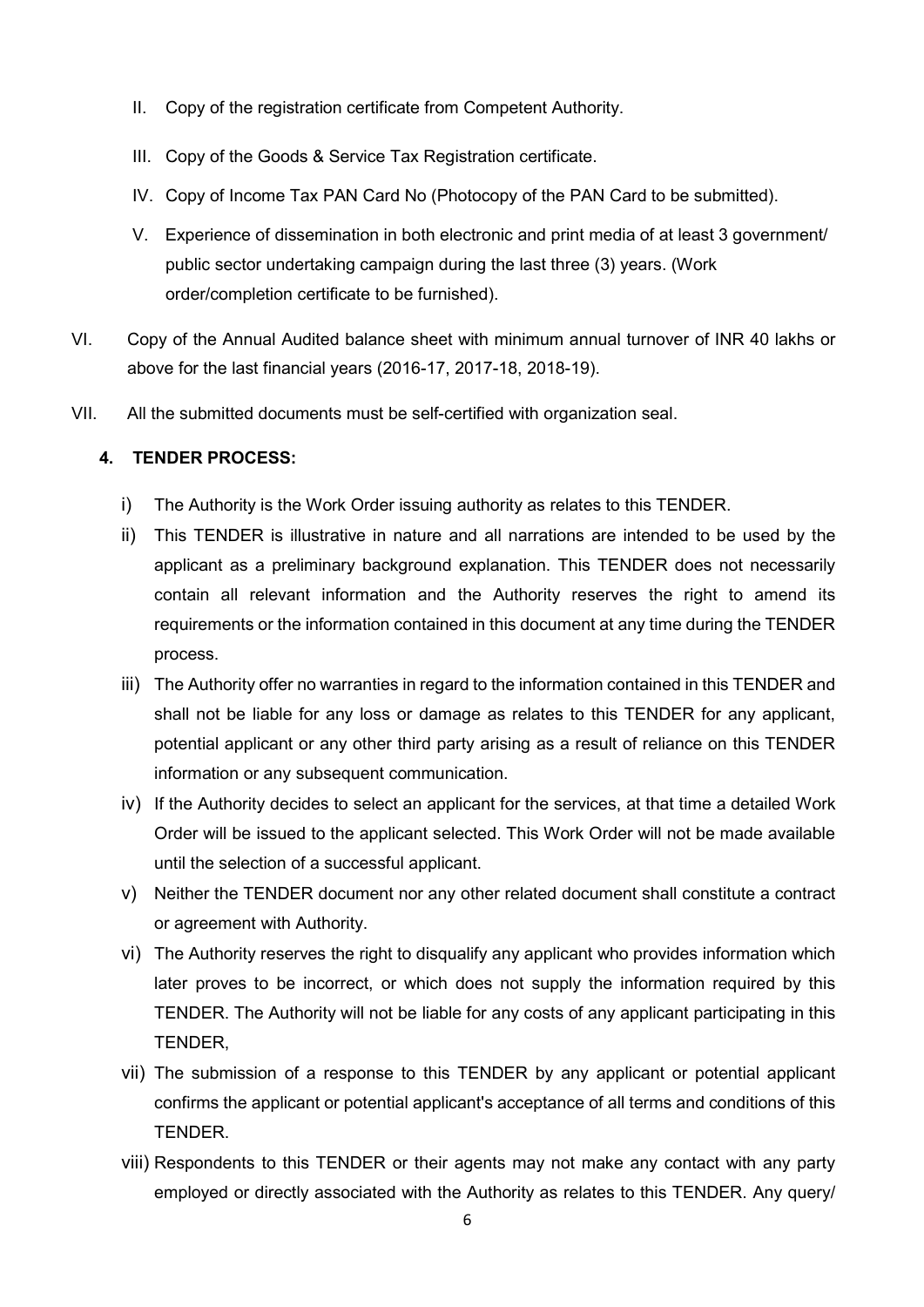requests for clarifications on the TENDER by the Applicant should be sent via e-mail (only) to asdmkunal@gmail.com

## 5. INSTRUCTIONS TO APPLICANT

#### A. General Requirements

- i) The response to TENDER is required to address all technical requirements contained within this TENDER.
- ii) Only proposals submitted strictly in accordance with the TENDER Documents or as may be required by the Authority will be considered as valid proposals by the Authority.
- iii) The TENDER is not a Work Order. A separate Work Order will be made available only after selection of the preferred applicant.

#### B. Timetable

The TENDER timetable is given below. The Authority retains the right to vary or discontinue the process or any part thereof at its absolute discretion. The summary of various activities with regard to this invitation of bids are listed in the table below:

| Activity                        | Date                                        |
|---------------------------------|---------------------------------------------|
| Opening of Technical Bid        | $9th$ December 2019 at 1 pm                 |
| <b>Opening of Financial Bid</b> | Will be intimated later to the agency after |
|                                 | qualifying technical bid                    |

#### C. Period of Bid Validity

The Bid Validity Period will be 90 days from the date of submission of Bids.

#### D. Submission of TENDER

- 1. The Bidder must complete and sign the undertaking at ANNEXURE I
- 2. Only one original form of proposal signed by the authorised signatory is required by the Authority. No typed or pencil signatures will be accepted.
- 3. The proposal submitted must be without any overwriting, corrections, double typing, etc.
- 4. The Bidder shall submit the documents containing the Eligibility Criteria as per Annexure 1 (tech 4).
- 5. The bidder should submit hard copy (technical document along with Tender Fees and EMD). Tender Fees amount Rs 5000/- and EMD amount Rs 25000 should in the form of Demand Draft in favour of 'Assam Skill Development Mission' payable at Guwahati from a scheduled bank. Soft copy of all the documents (technical and financial) should be uploaded on https://assamtenders.gov.in

# 6. EVALUATION OF PROPOSAL

The evaluation would consist of following phases: Phase - I: Evaluation of Pre-Qualification Criteria.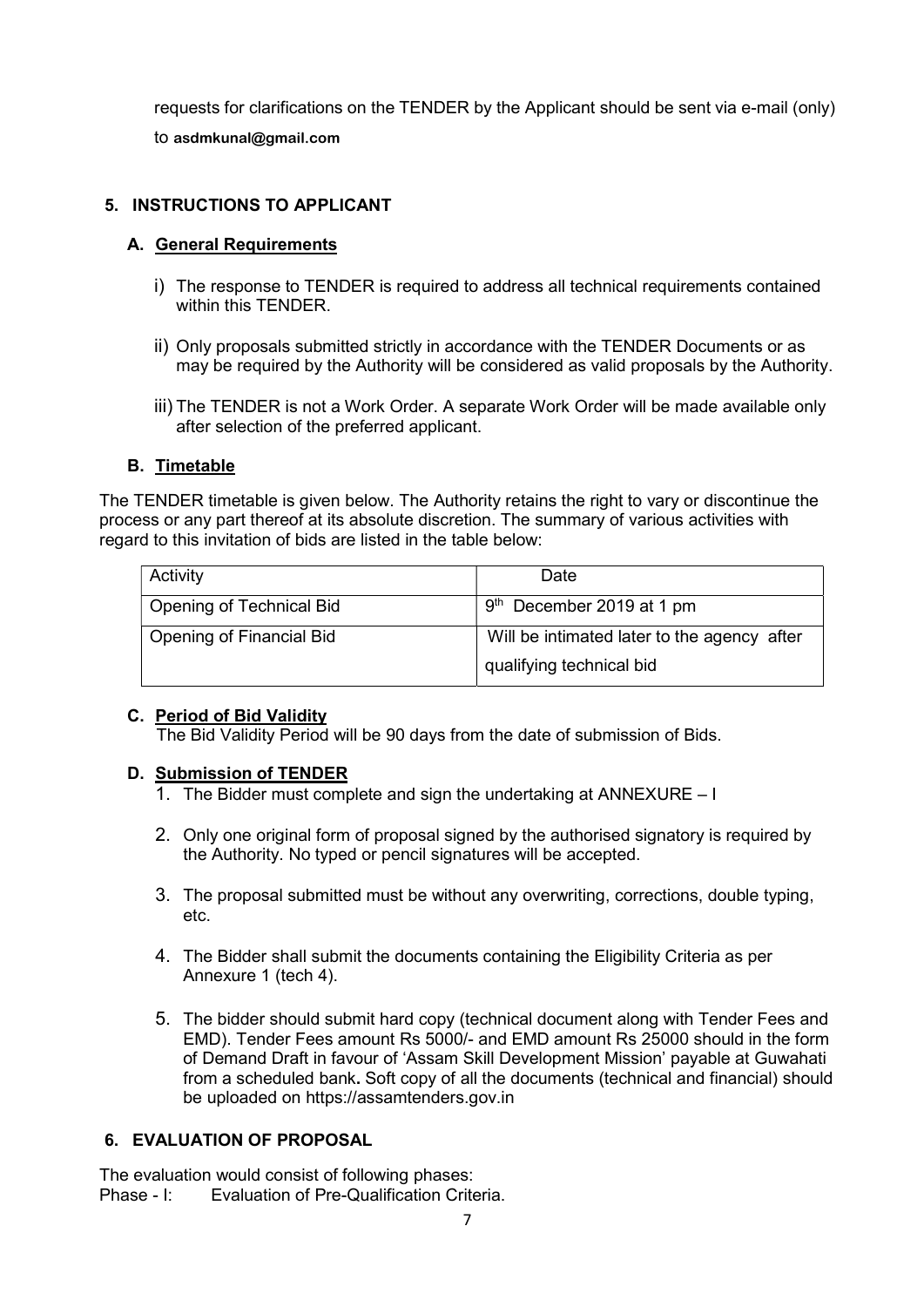- Phase II: Evaluation of Technical Bids.
- Phase III: Evaluation of Financial Bids.
- Phase IV: Combined Evaluation of Technical and Financial Bids.

### Phase - I: Evaluation of Pre-Qualification Criteria:

In this part the Agency will be evaluated for the fulfilment of the conditions specified in the Eligibility Criteria.

#### Phase - II: Evaluation of Technical Bids:

- 1. In this part the technical bid of only those agencies who have qualified the Phase I i,e. Eligibility Criteria will be evaluated.
- 2. The technical bid will be analyzed and evaluated on the parameters shown in the table below and the marks shall be assigned to each bid on the basis of following evaluation matrix:-

| SI. No.        | <b>Evaluation Criteria</b>                                    | <b>Maximum</b>        |
|----------------|---------------------------------------------------------------|-----------------------|
|                |                                                               | <b>Marks Allotted</b> |
| $\mathbf 1$    | Number of years of operation                                  | 10                    |
|                | $(i)$ 1-2 years: 5 marks                                      |                       |
|                | $(ii)$ >=3 years: 10 marks                                    |                       |
| 2              | <b>Number of creative team members</b>                        | 10                    |
|                | (i) $0$ to 3 nos. 5 marks                                     |                       |
|                | (ii) More than 3 nos. 10 marks                                |                       |
| 3              | Number of event organized                                     | 10                    |
|                | (iii) $0$ to $2$ nos. $5$ marks                               |                       |
|                | More than 2 nos. 10 marks                                     |                       |
| 4              | Number of creatives designed for Brochure/ Leaflet/ Banner.   | 10                    |
|                | (i) $5-10: 5 marks$                                           |                       |
|                | (ii) 11-15: 10 marks                                          |                       |
| 5              | Number of Production of AV (for TV Commercials / Social       | 10                    |
|                | media) / Radio Jingles                                        |                       |
|                | $(i)$ 0-5: 5 marks                                            |                       |
|                | (ii) 06-10: 10 marks                                          |                       |
| 6              | Number of campaigns handled in both electronic and print      | 15                    |
|                | media within last 3 years                                     |                       |
|                | $(i)$ 0-5: 10 marks                                           |                       |
|                | (ii) 06-10: 15 marks                                          |                       |
| $\overline{7}$ | Number of completion letter/ appreciation letter for the past | 10                    |
|                | work                                                          |                       |
|                | (i) less than or equal to 5 nos :- 5 marks                    |                       |
|                | (ii) more than 5 nos - 10 marks                               |                       |
| 8              | Presentation on planning and execution of the workshops       | 25                    |
|                | <b>Total</b>                                                  | 100                   |

#### 3. Analysis of technical bid

- i. In this part the technical bid will be analysed and evaluated and the technical bid marks (Stm) shall be assigned to each bid on the basis of following above evaluation matrix
- ii. Each competency group will have Minimum Qualification Score (technical score minimum-75) to qualify for Presentation. If required, the Authority may seek specific clarifications from any or all Bidder(s) at this stage. The Authority shall determine the Bidder that qualify for the next phase after reviewing the clarifications provided by the Bidders.
- iii. Technical Bid Score: The Technical Bid Score 'St' of the Bidder shall be derived as under

St= (Stm/SH), where St is the Technical Bid Score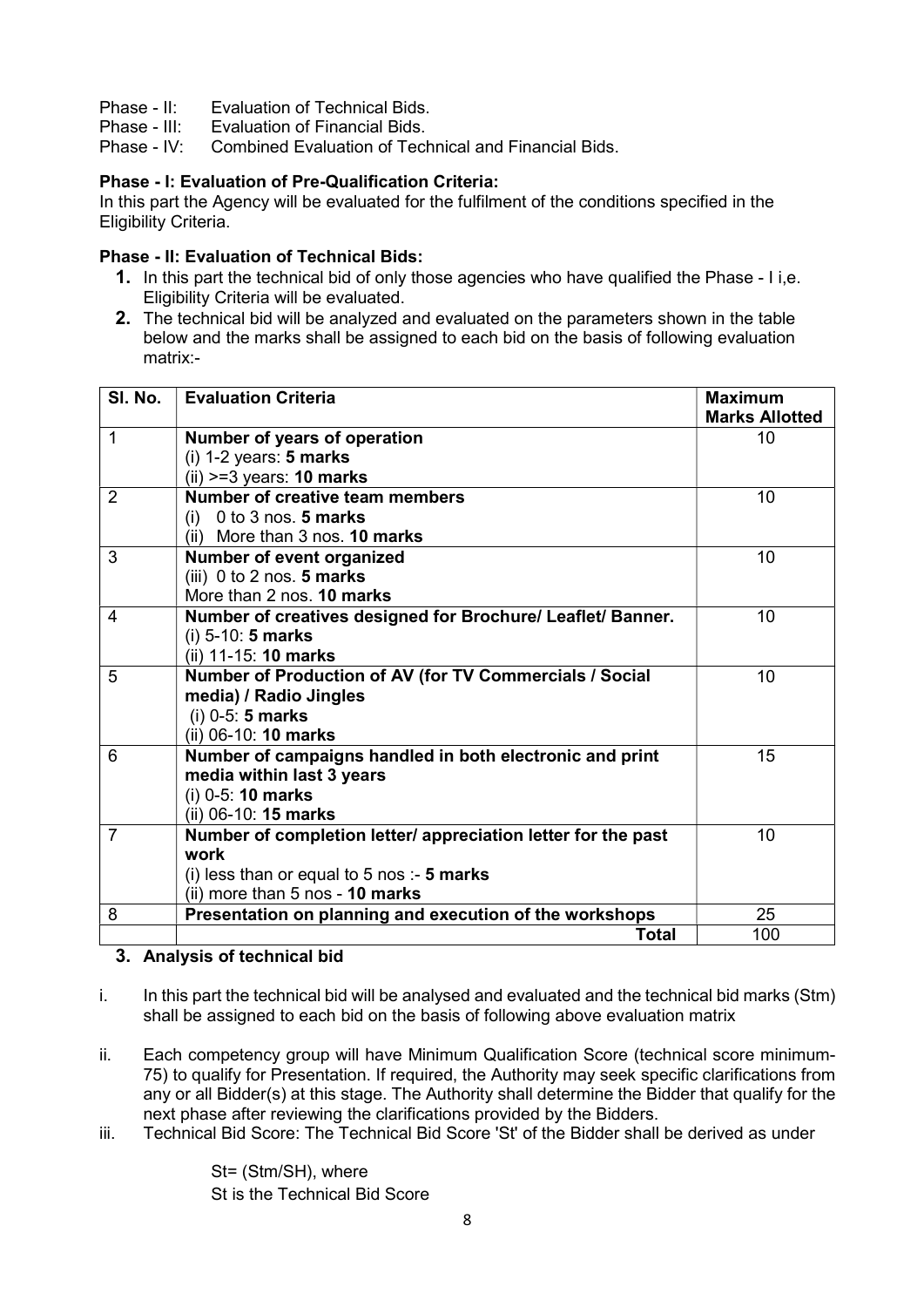Stm = Total technical bid marks of the bid under consideration.

SH = Highest total technical bid marks amongst all evaluated bids.

The Authority reserves the right to modify the evaluation process at any time during the TENDER process, without assigning any reason, whatsoever, and without any requirement of intimating the Bidder of any such change. At any time during the process of evaluation the Authority may seek specific clarifications from any or all Bidder.

## Phase III: Evaluation of Financial Bids:

In this phase, the Financial Bids of the Bidder, who are technically qualified in Phase II, shall be considered. Formula to determine the scores for the Financial Bids shall be as follows sf= (FL / F), Where Sf is the Financial Score and FL is the value of lowest Commercial Bid and F is the price quoted in the bid under consideration.

# Phase lV: Combined Evaluation of Technical & Financial Bid

- i. The Total score of the Bidder will be determined as under Total Score (Ts) =  $(80 \times St) + (20 \times St)$
- ii. The Bid of the Bidder, who obtains the highest Ts value, will be rated as the best Bid. In the event of a tie, the bid with the highest technical score (St) will be rated as the best bid. Beyond that, Authority will decide the matter in its full discretion.
- iii. The Authority will award the Contract to the successful Bidder whose bid has been determined to be substantially responsive and has been determined as the best bid, provided further that the Bidder is determined to be qualified to perform the Contract satisfactorily. The Authority shall however not bind itself to accept the best bid or any bid and reserves the right to accept any bid, wholly or in part.

# 7. RIGHT TO VARY SCOPE OF WORK AT THE TIME OF AWARD:

The Authority may at any time, by a written order given to the Bidder, make changes within the general scope of the Work. lf any such change causes an increase or decrease in the cost of or the time required for, the Bidder's performance of any part of the work, whether changed or not changed by the order, an equitable adjustment shall be made in the agreed price or delivery schedule, or both, and the Work Order shall accordingly be amended. Any claims by the Bidder for adjustment under this Clause must be asserted within 15 days from the date of the Bidder's receipt of the Authority's changed order.

# 8. RIGHT TO ACCEPT ANY BID AND TO REJECT ANY OR ALL BIDS:

The Authority reserves the right to accept any bid, and to annual the TENDER process and reject any or all bids at any time prior to award of work, without thereby incurring any liability to the affected Bidder or Bidder or any obligation to inform the affected Bidder or Bidder of the grounds for the Authority's action.

# 9. NOTIFICATION OF AWARD:

Prior to the expiration of the period of bid validity, the Authority will notify the successful Bidder by e-mail or in writing, by registered letter that its bid has been accepted.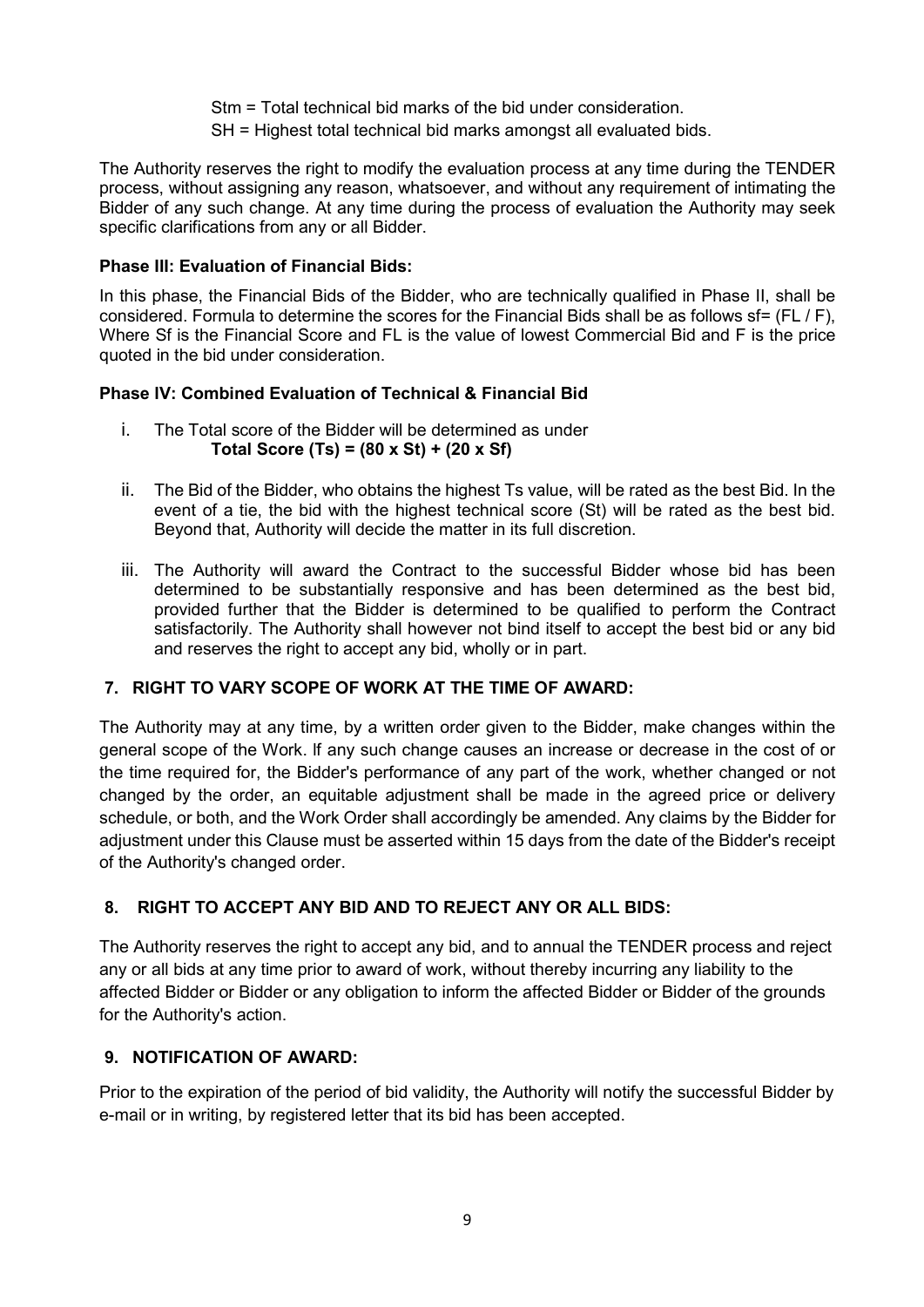## 10. PERFORMANCE GUARANTEE:

The successful agency will execute a Performance Guarantee for 5% of the total value of the contract in the form of Account payee Demand Draft or a Bank Guarantee from a Nationalized Commercial Bank in an acceptable form. The Performance Guarantee should remain valid for a period of 6 months beyond the date of completion of the project.

### 11. CONFIDENTIALITY OF THE DOCUMENT:

This TENDER is confidential, and anything contained in this TENDER shall not be disclosed in any manner, whatsoever.

# 12. REJECTION CRITERIA:

Besides other conditions and terms highlighted in the TENDER document, bids may be rejected under following circumstances:

- 1. Incomplete bids that do not quote for the complete scope of work as indicated in the bidding documents, addendum (if any) and any subsequent information given to the Bidder
- 2. Bids providing information that are found to be incorrect/misleading at any stage/time during the TENDER Process
- 3. Bids in which the total price quoted by the Bidder is not inclusive of all taxes, duties, fees, levies, works contract tax and other charges
- 4. Bids made through Telex/ Telegraphic/Fax/ E-mail.
- 5. Bids which do not confirm unconditional validity of the bid for 90 days from the date of opening of bid
- 6. Bids where prices are not firm during the entire duration of the contract and/ or with any qualifications
- 7. Bidder should submit the quotation before executing the work.
- 8. Bids that do not confirm unconditional acceptance of full responsibility of executing the Scope of Work'' as per agreement
- 9. Bids in which the Bidder seeks to influence the authority's bid evaluation, bid comparison or contract award decisions

# 13. GENERAL

- i) Bidder shall not make any alteration / changes in the bid after the closing time and date. Unsolicited correspondences from Bidder will not be considered.
- ii) If at any stage of TENDER process or during the currency of the Work, any suppression / falsification of such information is brought to the knowledge of the Authority, the Authority shall have the right to reject the bid or cancel the Work order, as the case may be, without any compensation to the Bidder.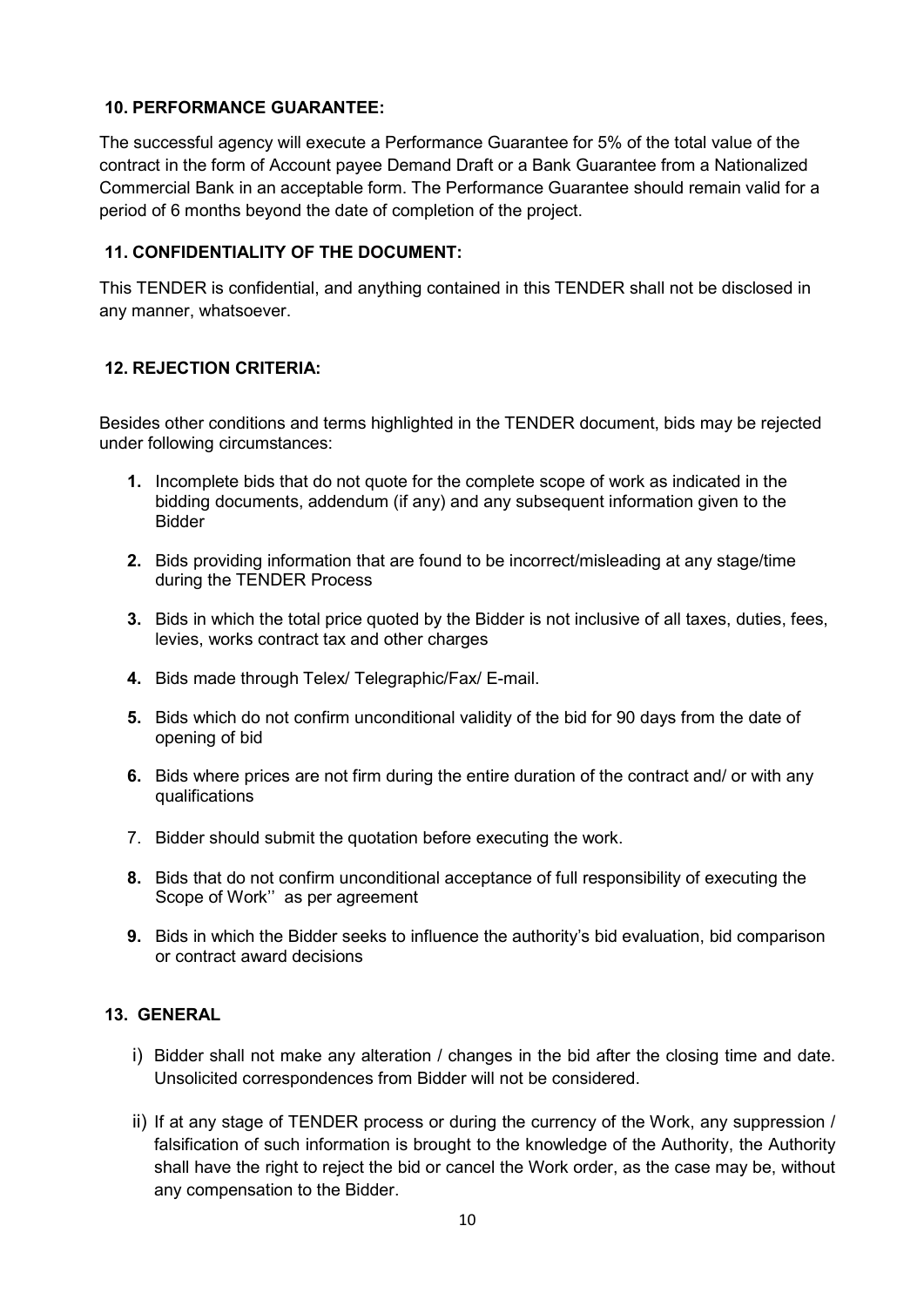- iii) The Bidder shall deem to have complied with all clauses in the TENDER under all the sections/chapters of the Bidding document, unless otherwise stated in the deviation statement. Evaluation will be carried out on the available information in the bid.
- iv) Any other point, which may arise at the time of evaluation, will be decided by Authority for assessment of the bids.
- v) Other important Information
	- a) The Authority reserves the Right to place an order for the full or part quantities under any items of work under Scope of work.
	- b) After issue of the Work Order the Performance Guarantee will be forfeited in case of undue delays in performance by the agency.
	- c) The Authority reserves the right to cancel the Work Order of any agency/ agencies in case of change in the procedures or unsatisfactory services.
	- d) In the event of any dispute, the tribunals and courts in Guwahati will have the exclusive jurisdiction in respect of all matters pertaining to the agreement between the Consultant/Organization/institute and the Authority.

#### 14- Arbitration

ASDM and bidder will make every effort to resolve amicably, by direct negotiation, if any disagreement or dispute arises between them under or in connection with the work order. If any dispute will arise between parties on aspects not covered by this agreement, or the construction or operation thereof, or the rights, duties or liabilities under these expect as to any matter the decision of which is specially provided for by the general or the special conditions, such dispute will be referred to two arbitrators, one appointed by each party and the third to be appointed by the MD, ASDM and the awards of the arbitration, as the case may be, will be final and binding on both the parties. The arbitrators or the empire as the case may be, with the consent of parties may modify the time frame for making and publishing the award. Such arbitration will be governed in all respect by the provision of Arbitration and Conciliation Act, 1996 and rules there under and any statutory modification or re-enactment or amendments, thereof. The arbitration proceeding will be held in Guwahati. If any matter which is not resolved by arbitration will be subjected to the jurisdiction of Guwahati high court only.

#### 15- Applicable Law

The bidders shall be governed by the law and procedures established by Govt. of India within the framework of applicable legislation and enactment made from time to time concerning such financial dealings/processing.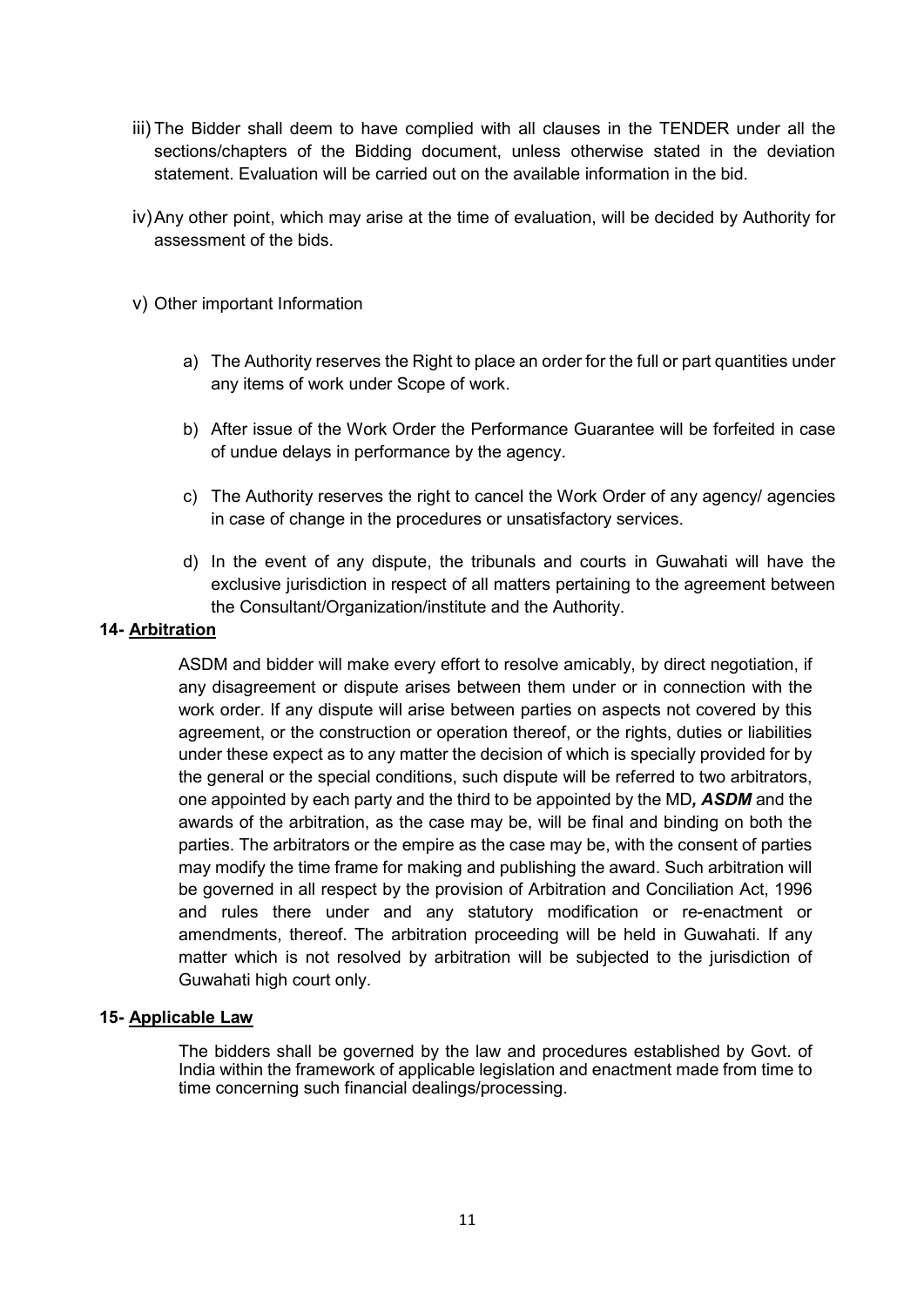#### ANEXURE -I( in company letter head)

### 1: UNDERTAKING

To

The Mission Director

Assam Skill Development Mission, (5<sup>th</sup> Floor) Bhabananda Boro Path,Katabari, Gorchuk, NH37, Guwahati – 781035

 $\textsf{I/We}$ 

Of (insert business address)

Hereby submit our proposal in response to the Notice Inviting Application (TENDER) for selection of District Level Mobilization Agency for Assam Skill Development Mission and undertake to execute and complete the services as we will be reasonably required to be performed, in accordance with our proposal, the TENDER requirements and the final work order to be issued by the Authority.

 $\mathcal{L}_\mathcal{L} = \{ \mathcal{L}_\mathcal{L} = \{ \mathcal{L}_\mathcal{L} = \{ \mathcal{L}_\mathcal{L} = \{ \mathcal{L}_\mathcal{L} = \{ \mathcal{L}_\mathcal{L} = \{ \mathcal{L}_\mathcal{L} = \{ \mathcal{L}_\mathcal{L} = \{ \mathcal{L}_\mathcal{L} = \{ \mathcal{L}_\mathcal{L} = \{ \mathcal{L}_\mathcal{L} = \{ \mathcal{L}_\mathcal{L} = \{ \mathcal{L}_\mathcal{L} = \{ \mathcal{L}_\mathcal{L} = \{ \mathcal{L}_\mathcal{$ 

This TENDER shall remain valid to be accepted by the Authority and shall not be withdrawn for a period of 90 days from date of submission of bids.

I/We understand that the Authority reserves the right to accept / reject any application and the selection is at their sole discretion.

Authorized Signature

Name in full:

Agency Name:

Title:

Date: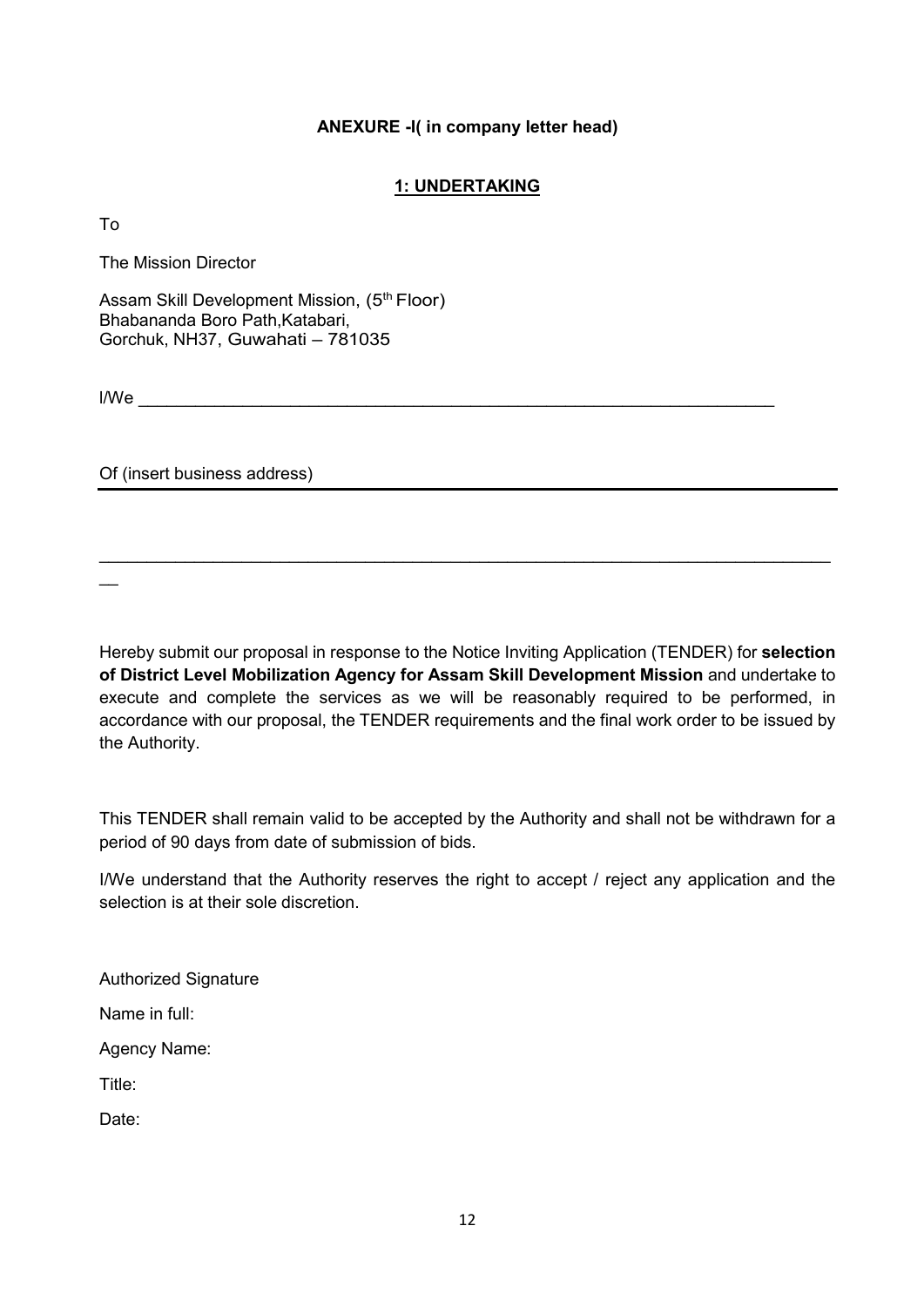### TECH 2: Format for Power of Attorney for Signing of Application

Know all men by these presents that We………………………………………………… ……… ……… ………………………….. (name of the firm and address of the registered office) do hereby irrevocably constitute, nominate, appoint and authorize Mr/ Ms (name) ……………………………………………………………………. son/daughter/wife of ……………………………………………………………………….. and presently residing at …………………………………………………………………………………………………………… who is presently employed with us and holding the position of ………………………………………….. as our true and lawful attorney (hereinafter referred to as the "Attorney") to do in our name and on our behalf, all such acts, deeds and things as are necessary or required in connection with or incidental to submission of our proposal for the "Hiring of District level Mobilization agency for Assam for Assam Skill Development Mission (ASDM).

The attorney is fully authorized for providing information/ responses to the ASDM, representing us in all matters before the ASDM including negotiations with the ASDM, signing and execution of all agreements including the Memorandum of Understanding and undertakings consequent to acceptance of our proposal, and generally dealing with the ASDM in all matters in connection with or relating to or arising out of our proposal for the said Empanelment.

AND we hereby agree to ratify and confirm and do hereby ratify and confirm all acts, deeds and things done or caused to be done by our said Attorney pursuant to and in exercise of the powers conferred by this Power of Attorney and that all acts, deeds and things done by our said Attorney in exercise of the powers hereby conferred shall and shall always be deemed to have been done by us.

IN WITNESS WHEREOF WE, ………………………………………………………………, THE ABOVE NAMED PRINCIPAL HAVE EXECUTED THIS POWER OF

ATTORNEY ON THIS ………….DAY OF …………………….

For ………………………………..;

(Signature, name, designation and address)

Accepted

…………………………………………

(Signature)

(Name, Title and Address of the Attorney)

Witnesses:

 $1.$   $2.$ 

Notes: To be executed on Rs 100/- stamp paper

The mode of execution of the Power of Attorney should be in accordance with the procedure, if any, laid down by the applicable law and the charter documents of the executant(s) and when it is so required, the same should be under common seal affixed.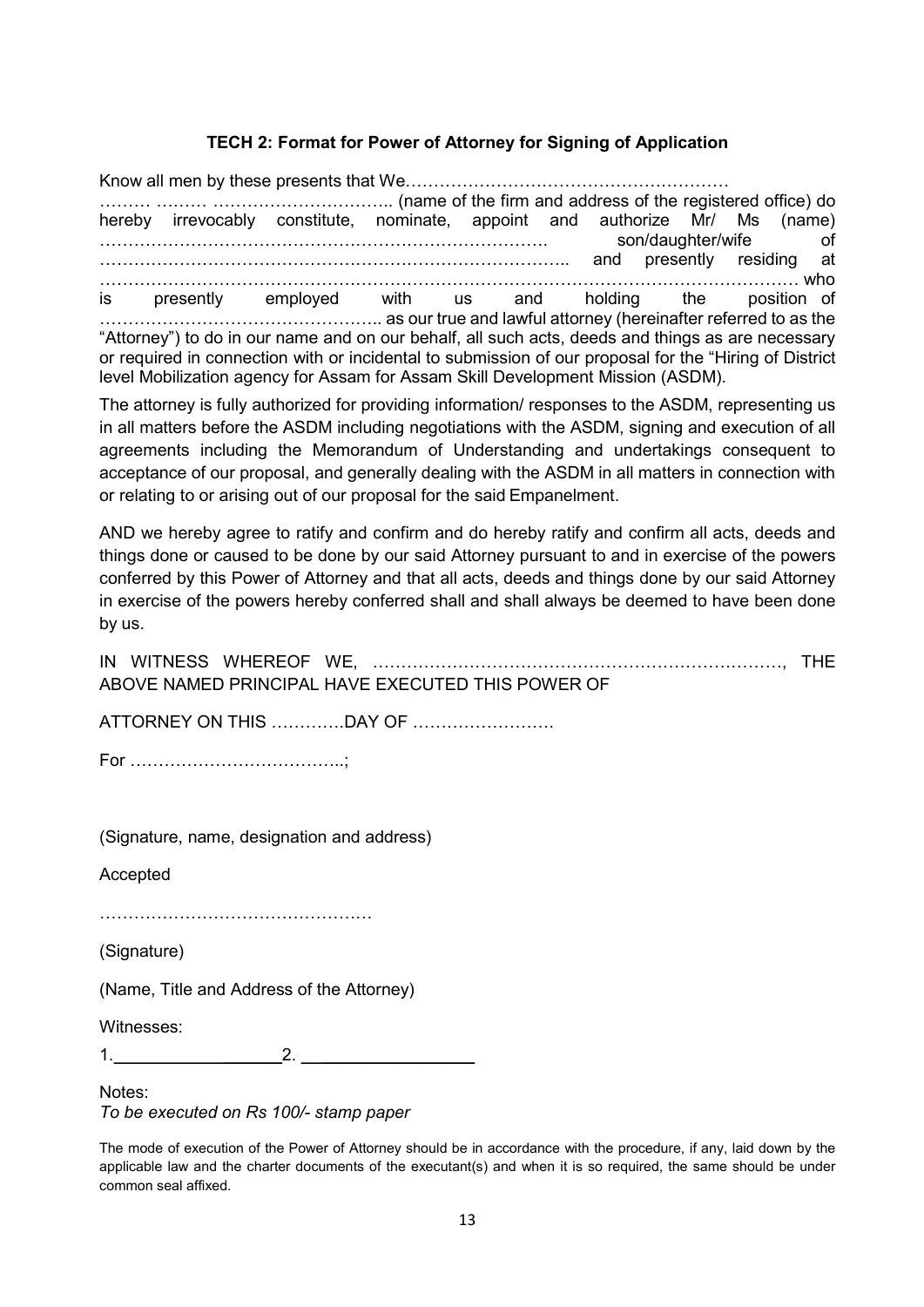| Name and Details of the Applicant and Authorized Representative:                  |                                                                                  |  |
|-----------------------------------------------------------------------------------|----------------------------------------------------------------------------------|--|
| Name of Organization /<br>Institution                                             |                                                                                  |  |
| <b>Type</b>                                                                       |                                                                                  |  |
| <b>Registered Address</b>                                                         |                                                                                  |  |
| Corporate Head-Office Address                                                     |                                                                                  |  |
| Phone                                                                             |                                                                                  |  |
| Fax                                                                               |                                                                                  |  |
| Mobile                                                                            |                                                                                  |  |
| Email                                                                             |                                                                                  |  |
| Website                                                                           |                                                                                  |  |
| Whether blacklisted by any<br>Govt./semi- Govt.<br>organization (If yes, by whom) | Applicant requires to submit a certificate signed by<br>the Authorized Signatory |  |
| Name of Authorized<br>Representative                                              |                                                                                  |  |
| Designation                                                                       |                                                                                  |  |
| Mobile                                                                            |                                                                                  |  |
| Email                                                                             |                                                                                  |  |

# TECH 3: Firm Overview & Application Parameters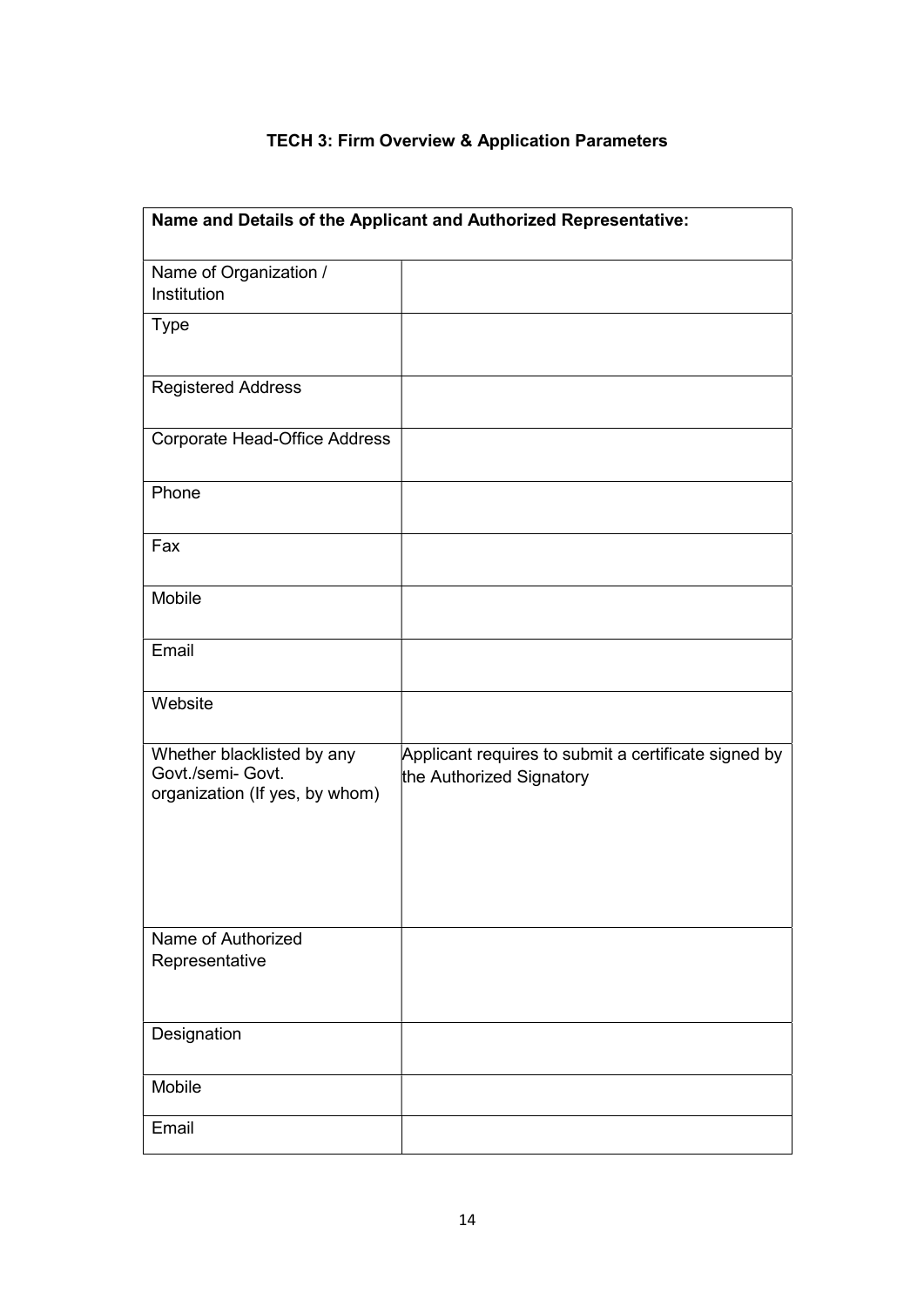# TECH 4: Eligibility related Information and relevant documents

| S.No.          | <b>Eligibility Criteria</b>                                                                                                                                                                                                                   | <b>Proof to be submitted</b>                                                                                                                                                | Page Nos. in which<br>proof related<br>documents are<br>submitted<br>(Mandatory) |
|----------------|-----------------------------------------------------------------------------------------------------------------------------------------------------------------------------------------------------------------------------------------------|-----------------------------------------------------------------------------------------------------------------------------------------------------------------------------|----------------------------------------------------------------------------------|
| 1              | The Agency must be incorporated<br>& registered in India and should be<br>operations<br>in<br>Assam<br>for<br>in<br>minimum of 3 years.                                                                                                       | Copy of Registration<br>Certificate / Incorporation<br>Certificate.                                                                                                         |                                                                                  |
| $\overline{2}$ | The<br>should<br>agency<br>have<br>experience of dissemination in both<br>electronic and print media of at<br>least three government / public<br>sector undertaking campaigns in<br>last 3 years                                              | Copy of MOU / Work Orders /<br>Letters issued by government<br>/ public sector undertaking                                                                                  |                                                                                  |
| 3              | Annual<br>of<br>minimum<br>Turnover<br>Rs.40,00,000 (Rupees forty lakhs)<br>in last 3 financial years.                                                                                                                                        | Audited income Statement<br>along with balance sheet and<br><b>CA Certificate</b>                                                                                           |                                                                                  |
| 4              | The registered office of the firm<br>should be in Assam with state-of-<br>the-art infrastructure                                                                                                                                              | Copy of Registration<br>Certificate / Incorporation<br>Certificate.<br><b>AND</b><br>Recent Photographs of<br>Infrastructure (Interiors and<br>Exteriors) - 5 photographs   |                                                                                  |
| 5              | The Creative Agency should have<br>experience<br>in<br>designing<br>of<br>creatives for print, outdoor media,<br>print collaterals and production of<br>TV & Radio advertisement for at<br>least 3 years in government and<br>public sectors. | Copy of MOU / Work Orders /<br>Letters issued by government<br>/ public sector undertaking<br><b>AND</b><br>Relevant samples which<br>suffice the condition                 |                                                                                  |
| 6              | The Creative Agency should have<br>ability to write scripts in English,<br>Assamese & Bengali & Bodo &<br>Hindi & other regional languages                                                                                                    | Relevant samples which<br>suffice the condition                                                                                                                             |                                                                                  |
| $\overline{7}$ | Empanelment as creative agency<br>with minimum 3 (three) nos. of<br>government and public sector<br>undertakings during last three<br>years.                                                                                                  | Documentary proof depicting<br>Empanelment as creative<br>agency with minimum 3<br>(three) nos. of government<br>and public sector undertakings<br>during last three years. |                                                                                  |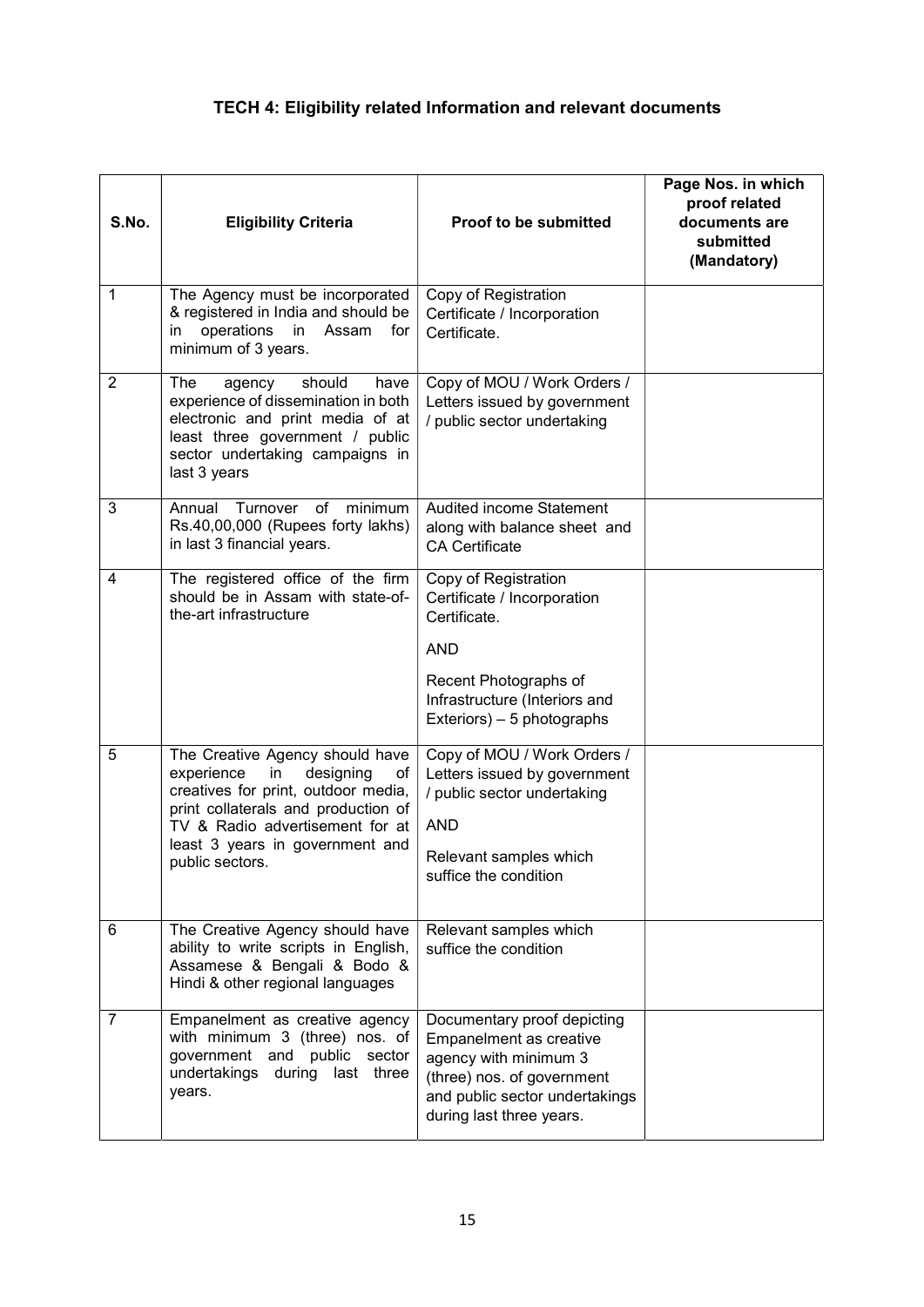| S.No. | <b>Eligibility Criteria</b>                                                                                                                                                                                   | Proof to be submitted                                                                                                                                                                                                                                                                                                              | Page Nos. in which<br>proof related<br>documents are<br>submitted<br>(Mandatory) |
|-------|---------------------------------------------------------------------------------------------------------------------------------------------------------------------------------------------------------------|------------------------------------------------------------------------------------------------------------------------------------------------------------------------------------------------------------------------------------------------------------------------------------------------------------------------------------|----------------------------------------------------------------------------------|
| 8     | The creative agency should have<br>in-house<br>qualified<br>manpower<br>consisting of commercial artists &<br>graphic designers and adequate<br>infrastructure<br>to<br>take<br>up<br>assignments on its own. | Provide Brief Profiles (not<br>exceeding 2 pages per profile)<br>of the Team.<br>And<br>Certificate from the /<br>Authorized Signatory stating<br>that the Firm has in-house<br>qualified manpower consisting<br>of commercial artists &<br>graphic designers and<br>adequate infrastructure to take<br>up assignments on its own. |                                                                                  |
| 9     | Experience of managing event at<br>least 10 districts of Assam with<br>government sectors.                                                                                                                    | Copy of MOU / Work Orders /<br>Letters issued by government<br>/ public sector undertaking<br><b>AND</b><br>Relevant samples which<br>suffice the condition                                                                                                                                                                        |                                                                                  |
| 10    | The Agency should not have been<br>barred by any PSU / Govt Dept. in<br>doing business with them. (Please<br>submit declaration in notarized<br>affidavit format)                                             | Certificate signed and<br>stamped by the Authorized<br>Signatory                                                                                                                                                                                                                                                                   |                                                                                  |